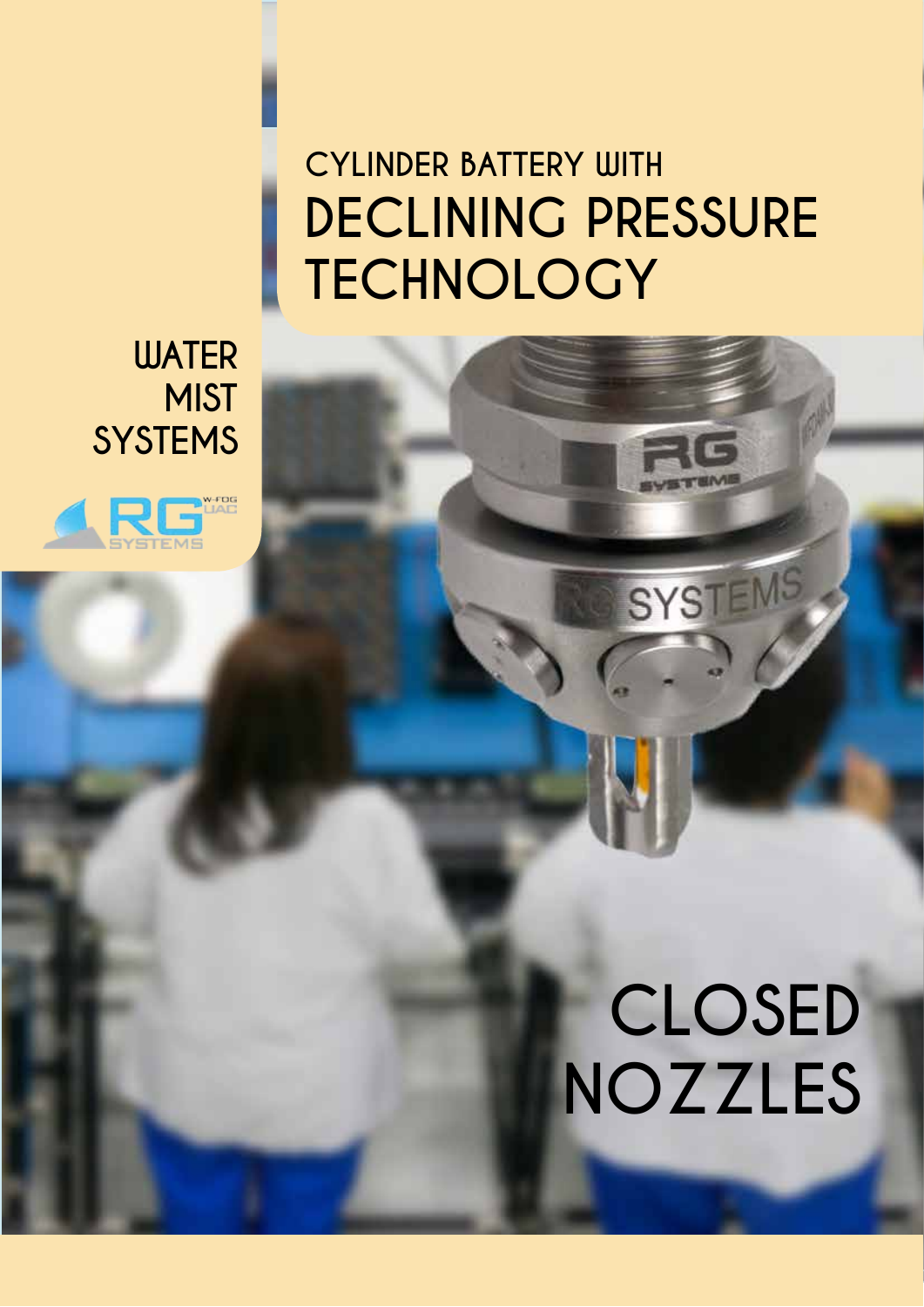### **SECURE AND ECOLOGICAL EQUIPMENT RG W-FOG UAC**

The High Pressure Water Mist system with cylinder battery, RG W-FOG UAC, and wet piping, meaning, with closed nozzles, utilizes the latest technology to control, suppress or extinguish the fire occurred in the protected area. For this purpose, it has the most efficient nozzles, manufactured with the highest quality standards and tests in the most prestigious international laboratories according to regulations and strictest guidelines for each application.

In the system RG W-FOG UAC the closed nozzles detect the source of the fire and they generate the water mist, the water cylinders store said element and the inert gas cylinders propel the water to the nozzles, carrying out the correct distribution and misting of the agent in the protected area.

The water mist utilizes a natural element as an extinction agent, water, but in the most efficient manner, protecting the protected area and extinguishing the fire, reducing the damages caused to a minimum. It is a completely ecological system that employs an inert gas, naturally present in the air we breathe and which has no greenhouse effect nor damages the ozone layer.

It is especially recommendable when there are people involved that work occasionally or permanently in the protected area, also, the water mist absorbs the decomposing particles and the toxic gases and irritants created by the fire.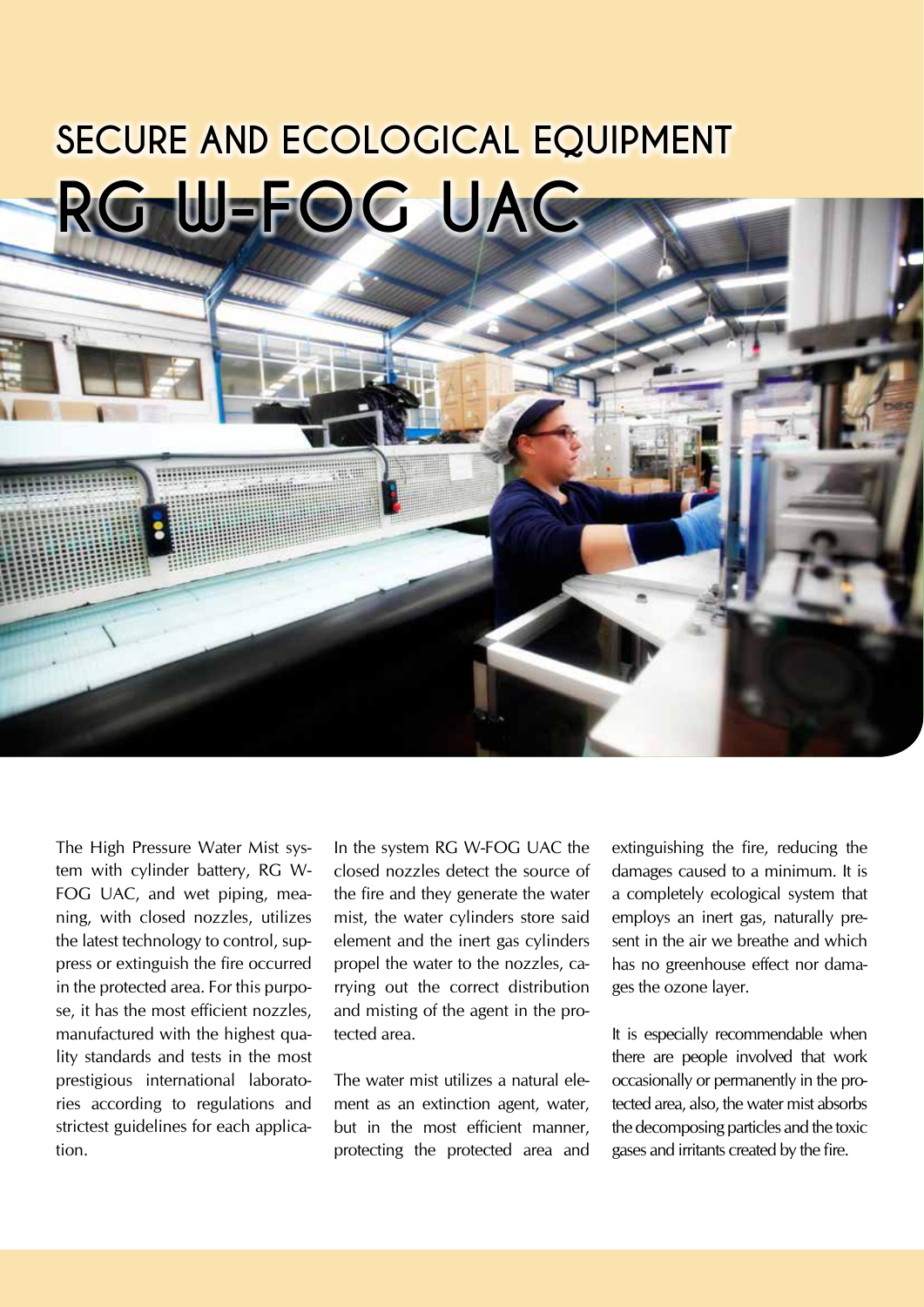

### **OPERATION PRINCIPLES**

### **DETECTION:**

In systems with closed nozzles, the activation of the extinction system is triggered by the breaking of the nozzle's thermal bulb, which is set to a determined temperature. When there's a fire in the protected area, the nozzle's thermal bulbs break upon reaching the set temperature, giving rise to a depressurization of the piping network that triggers the activation of the RG W-FOG UAC extinction system.

### **ACTIVATION:**

Once the extinction system has been activated, the nitrogen cylinders are activated, which discharges the propelled gas in the water cylinders, pressurizing them and forcing all the water to travel through the piping network and discharge over the protected area through the nozzles. These nozzles have been designed, tested and manufactured for the area they are protecting and they are the responsible for carrying out the correct water misting.



### **DECLINING PRESSURE TECHNOLOGY:**

RG-Systems offers an unique protection system with High Pressure Water Mist by means of cylinder batteries and wet piping, with declining pressure technology, in which, the nitrogen cylinder discharge pressurizes the water cylinders and they carry out the correct water impulsion through the distribution network to the diffusers.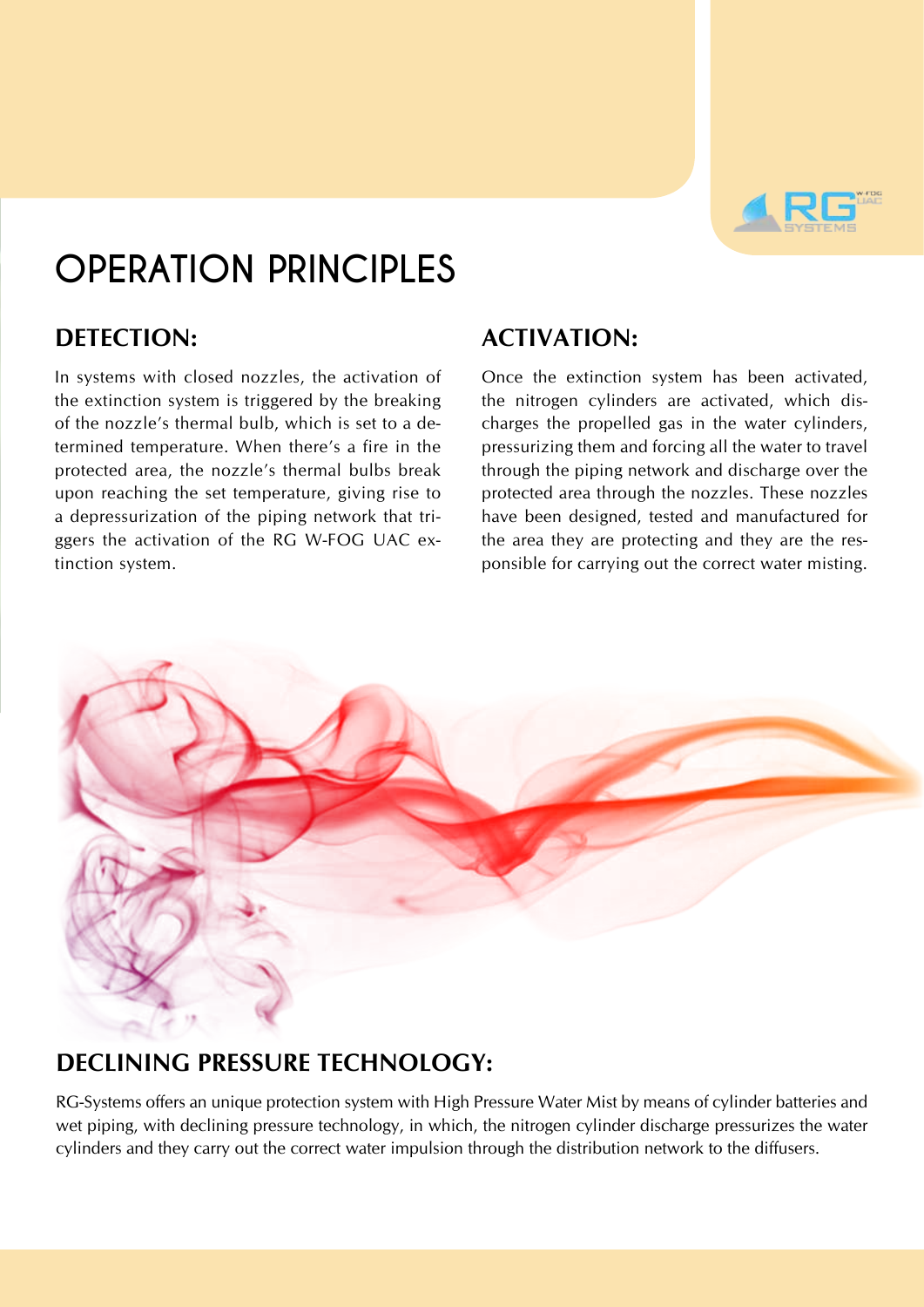## **COMPONENTS**

#### **A cylinder system with wet piping consists of:**

- Water cylinders at atmospheric pressure (with volumes of 67, 80 and 140 liters).
- Cylinders of  $N<sub>2</sub>$  loaded to 200 bar (with volumes of 67, 80 and 140 liters).
- Pilot control cylinder SIEX-WF-TH1 or SIEX-WF-TH2.
- Discharge collector to collect the propelled water and direct it to the network.
- Retention valves for the correct orientation.
- Network of pipes, accessories and closed nozzles, for the correct misting.
- Distribution blocks and direct tees to facilitate installation.
- Pressure gauges, pressure gauges with electric contacts, switches, etc.
- Pressure switches, flow switch, etc.
- Trigger hoses, discharge hoses, adapters, etc.
- Electric, manual, pneumatic, etc. discharge headrests.
- Weighing systems for the water and nitrogen cylinders.



The High Pressure Water Mist system RG W-FOG UAC is formed by two types of cylinders, some contain water at atmospheric pressure and others contain the nitrogen utilized as propelled gas, which takes care of the water pressurization and to discharge it through the closed nozzles.

The utilized nozzles are closed, designed and tested specifically for the hazard in question. The water cylinders and the piping network, as well as all the accessories (from hoses to switches) are common so much for the technology of constant pressure as for the technology of declining pressure.



The only difference between the two technologies are the nitrogen cylinders propellant valves. When it comes to the pressure system, the valve unloads the agent with the water propellant, varying the discharge pressure during discharge duration.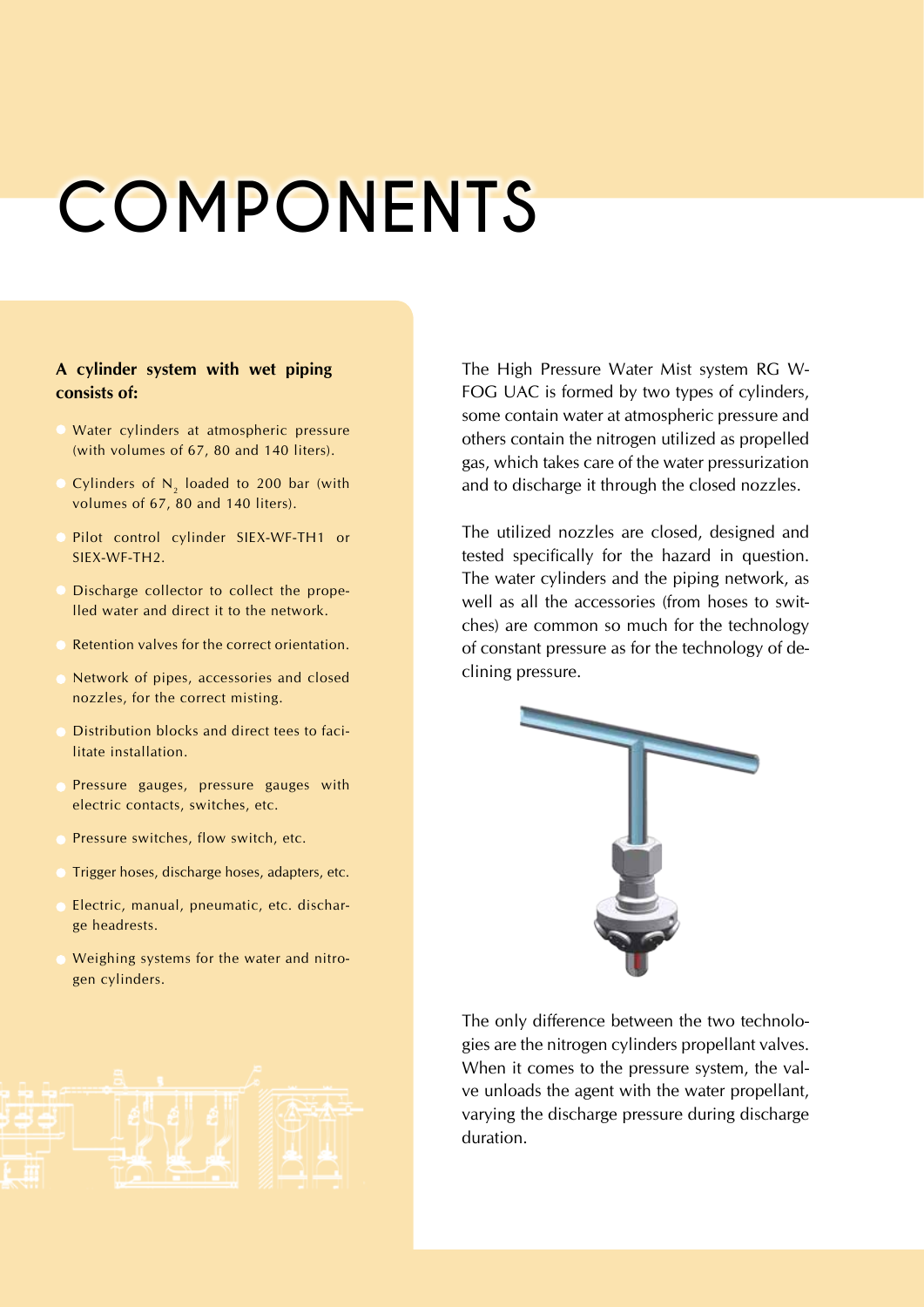

### **PILOT CONTROL CYLINDER SIEX-WF-TH1 or SIEX-WF-TH2:**

The pilot control cylinders are especially designed for pressurizing the piping network in systems with closed nozzles or wet piping and to activate the extinction system when necessary. They are loaded with inert gas IG-100 (nitrogen) to 100 bar as the pressurization agent of the piping network. The water network must be filled previously with filtered water. These control cylinders can require additional components such as non-return valves, shutoff valves, etc., for the correct system pressurization.

These pilot cylinders have the same form of pressurizing the piping network, but they have a different way to activate the extinction system. The pilot cylinder model SIEX-WF- TH1, has two pressure switches, one regulated to 60 bar and another to 30 bar, when the pressure switch goes over 60 bar it indicates that the pilot cylinder has low pressure, and when it jumps over 30 bar it automatically activates the extinction system. Said discharge is carried out through the fire department,

which is why the system requires one. On the other hand, the pilot cylinder model SIEX-WF-TH2, does not require of a fire fighting department to activate the extinction system, this is carried out through the pilot cylinder upon detecting a low pressure in the piping network.

It is highly recommendable to test leaks in the piping network prior to the installation of these pilot control cylinders, since a leak can deactivate a system when it's installed.

### **SPECIAL COMPONENTS:**

All of the electric components used in this system can be substituted for electrical components with explosive atmosphere classifications.

That is to say, when the equipment is installed or is protecting a special area that has, be it a temporary or permanent, an atmosphere with the possibility of an explosion due to the presence of a spark or a electrical heat source, the possibility of substituting the electric components of our system by others (also approved) that are protected against these atmospheres.

Said electric components have different classifications for atmospheres more or less restrictive and are approved by different agencies such as ATEX, UL, CSA, IEC Ex, KOSHA, NEPSI, etc.